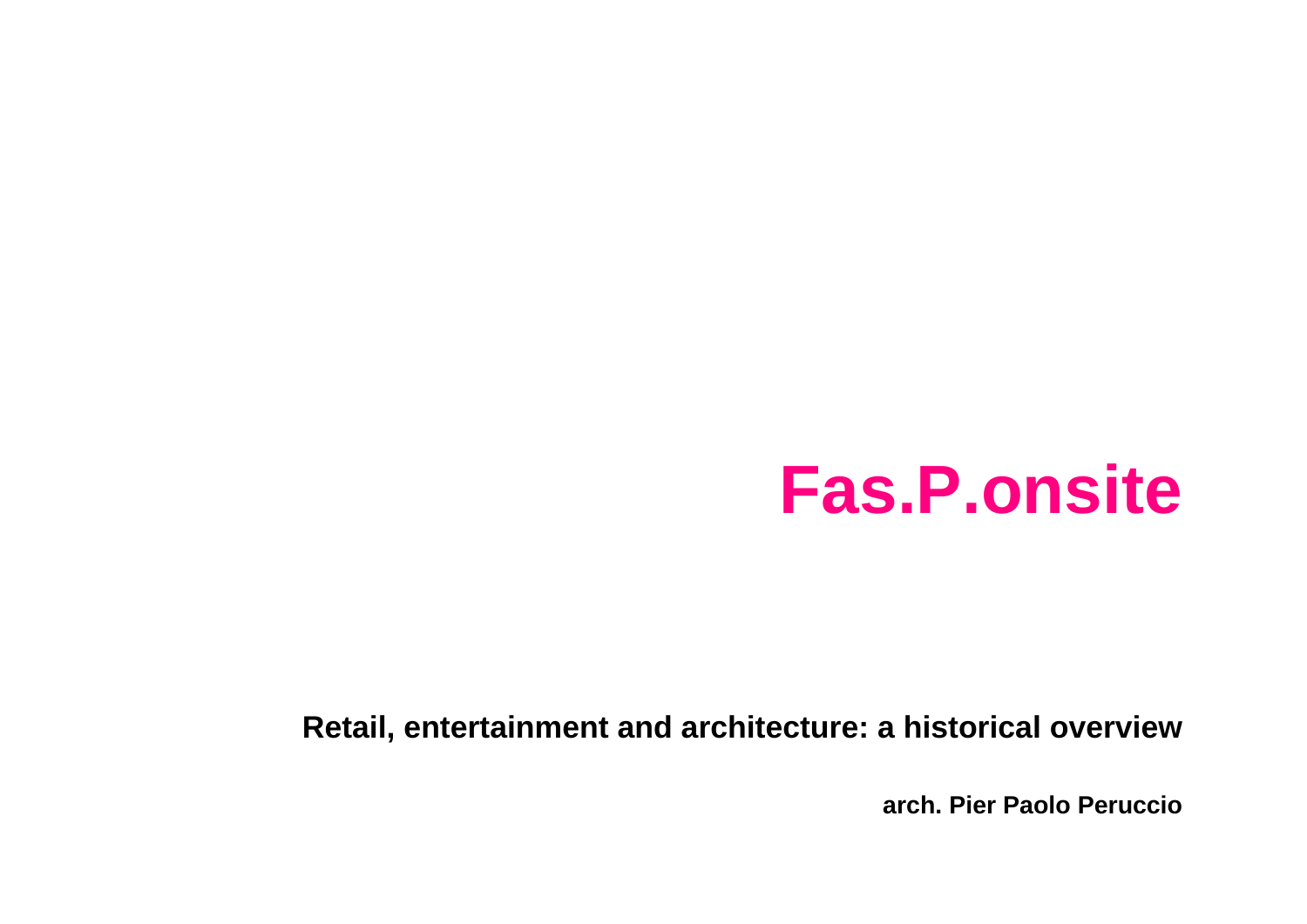#### **FIRST TOPIC**

shopping in cities as a basic urban function more than a leisure activity.

## **SECOND TOPIC**

shopping mall: fortune and crisis of a formula theorized by Victor Gruen.

#### **THIRD TOPIC**

from the epicentre store to the flagship store. The rule of eperience in shopping in Omotesando fashion district in Tokyo or in Soho,New York.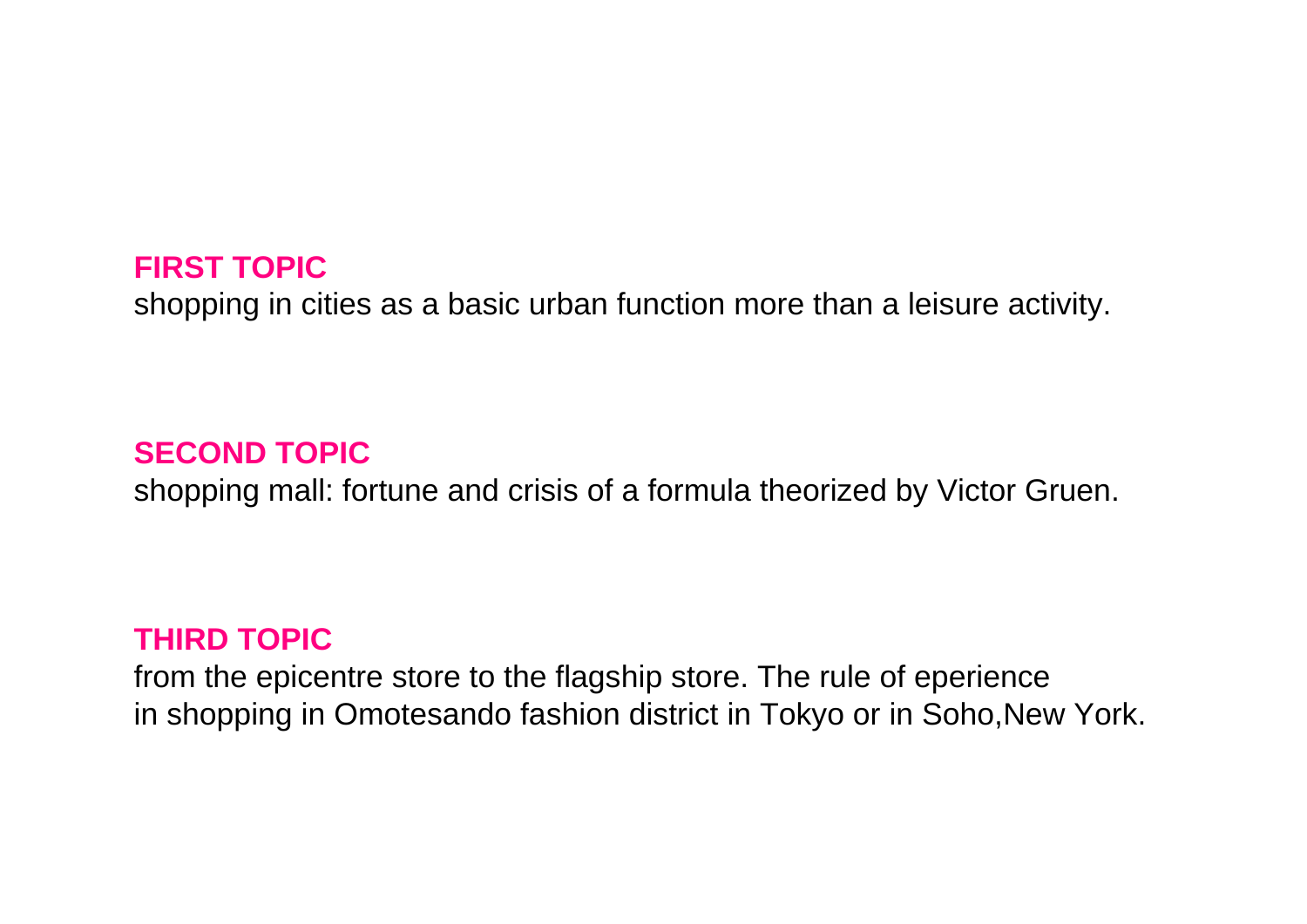## **FIRST TOPIC**

**Jane Jacobs,** *The death and life of great American cities***, Random House, New York 1961**

Retail and business have to be intimately connected with residence.

She just observes how cities actually work. Jacobs describes the real factors affecting cities. She recommends strategies to enhance actual city performance.

The key point of her thought is the diversity of functions in all forms (architectural, street, human, retail, age).

People attract people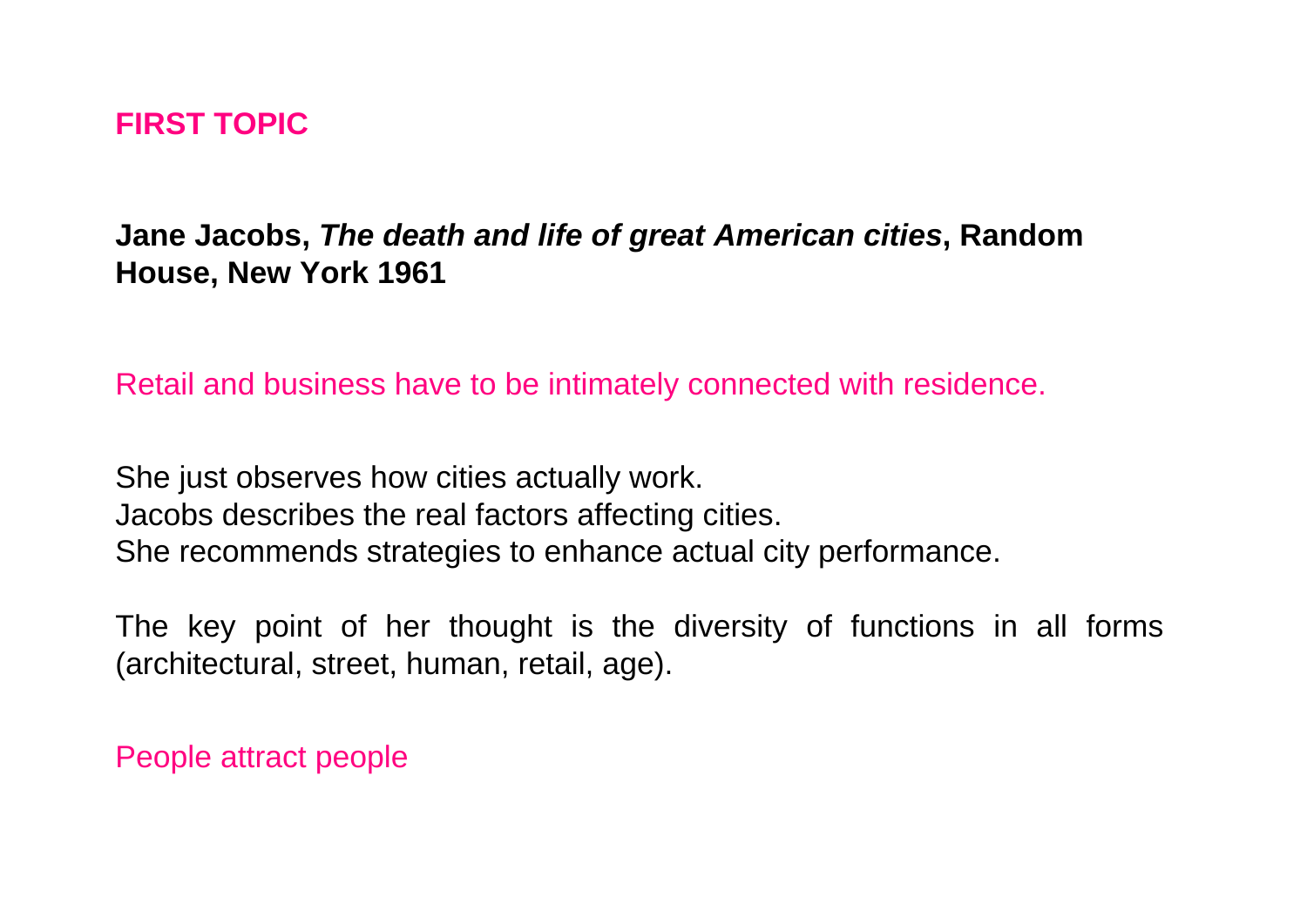# **SECOND TOPIC**

# **Diane Ghirardo,** *Architecture after modernism***, Thames and Hudson, New York 1996**

## Southdale Mall in Minnesota (1956)

West Edmonton Mall in Canada (1986), It was exceeded in size in 1992 by the Mall of America in Minnesota.

no better indicator of how the shopping center has supplanted traditional town centers can be found by the maps given out at Edmonton's Visitor Information Center: one side is a general plan of the city, while on the other a detailed plan of the Mall that substitutes the traditional downtown map.

Detractors use to define it as an anti-urban project

For Marc Augé shopping malls, with other places tipically modern such us airports, highways, railway stations, etc. quickly become a non-place.

For Rem Koolhaas it is junkspace.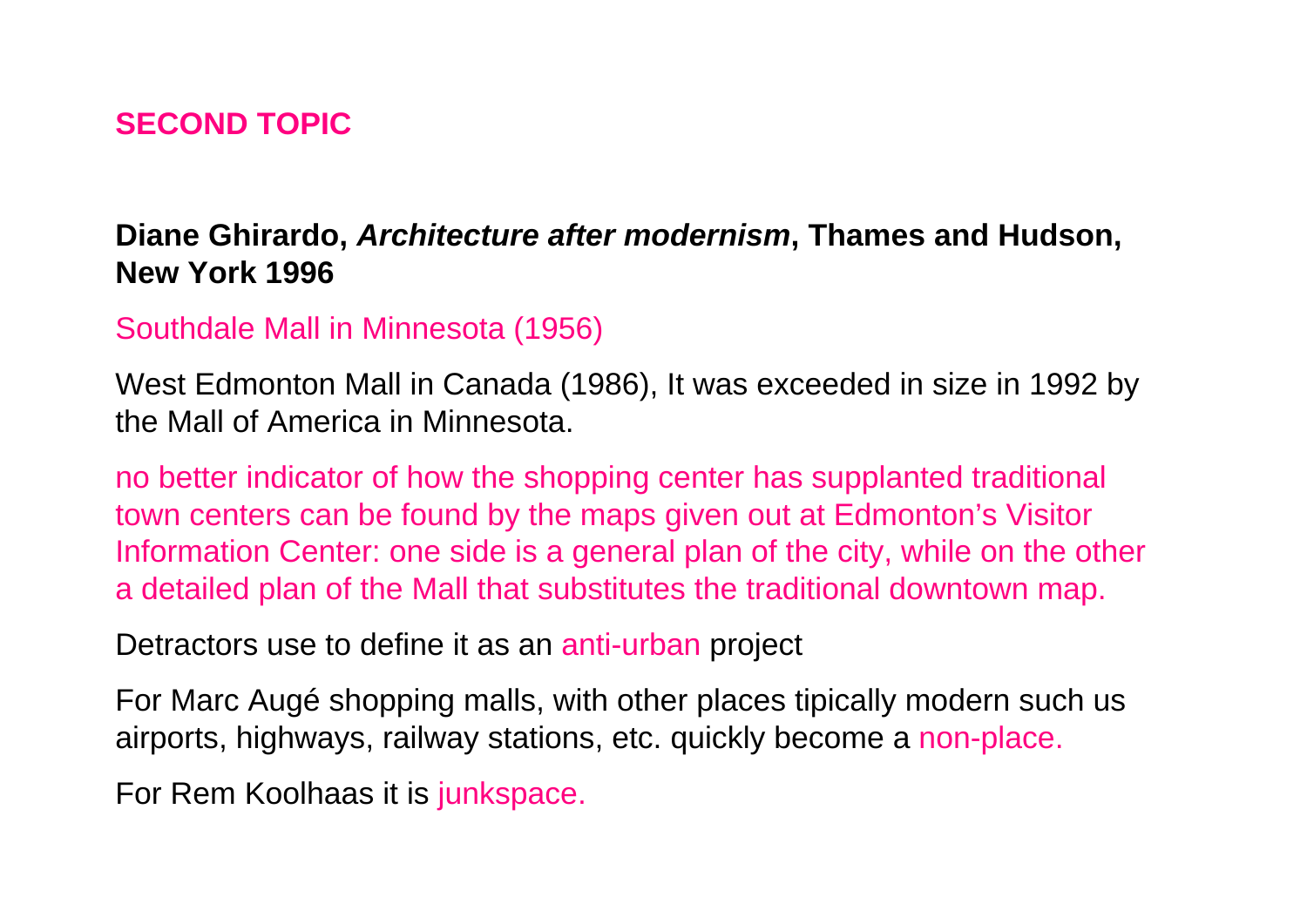shopertainment / retailtainment escalator / air-conditioning

One of the most striking features of malls have been the contrast between a highly articulated interior and a relatively blank exterior.

Initially, one-to two story structures set into an asphalt sea of parking. After mall gradually took on different forms. They also moved from suburban or even rural areas to the centers of the towns, airports and other places.

Unfortunately, as Ghirardo says, when shopping centers have been developed in other countries they have often adopted the worst features of the United states model.

Crisis of the malls: they say that in next few years, 15-20% of the 2.200 malls in US will close.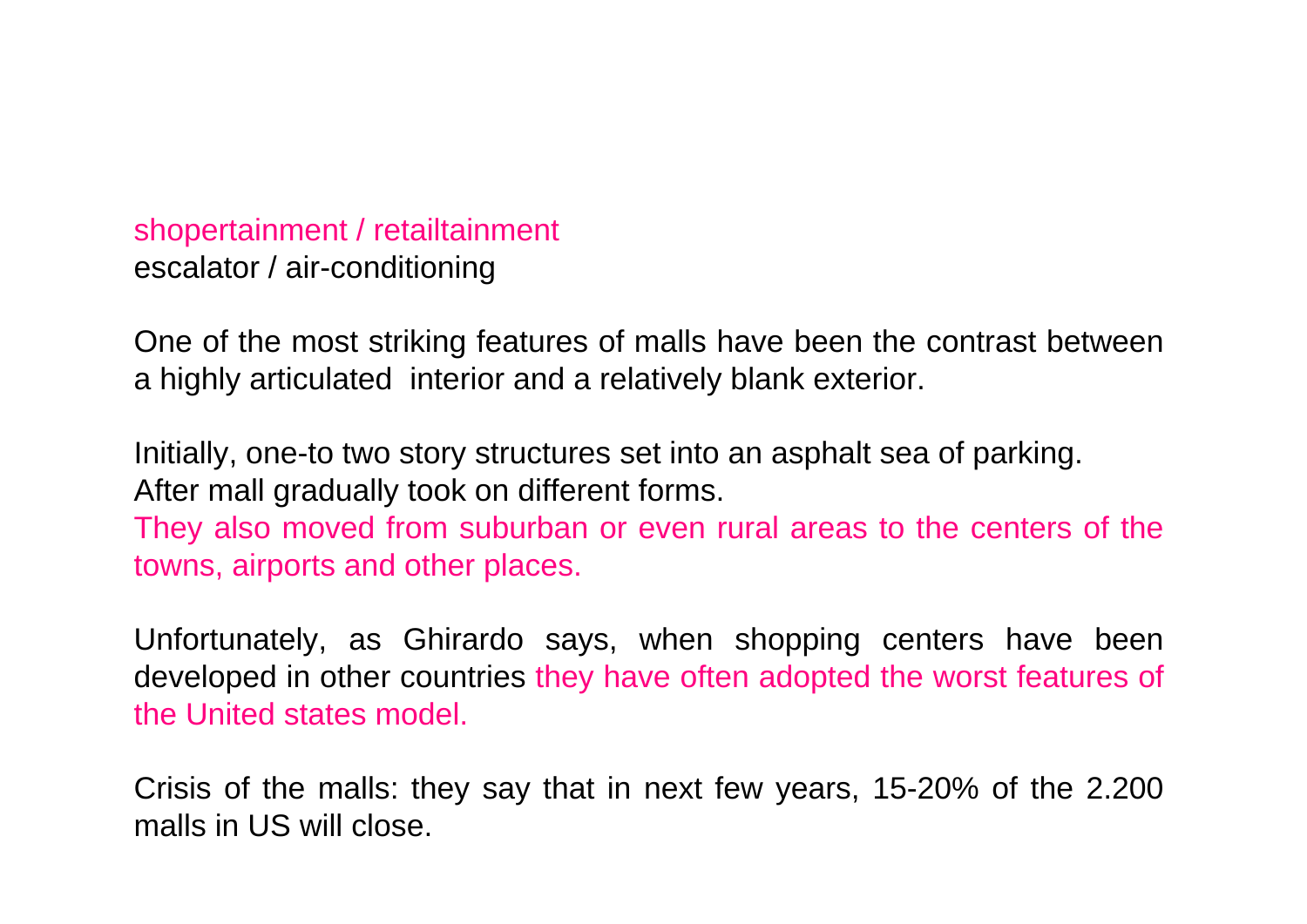# **THIRD TOPIC**

# **Rem Koolhaas,** *Bigness or the problem of Large (1995), The Generic City (1995), Junkspace (2001)*

#### **Prada in Soho, New York**

The store's main design component is the half pipe-like wooden curve that connects the two floors. It becomes a theater, by day used for displaying shoes, and outside shopping hours is used for public performances.

#### The interior public space is not enclosed.

The changing rooms have sliding glass doors made with a technology, a glass with liquid crystal film inside that becomes opaque. The famous changing rooms, with time-delay cameras instead of mirrors for easy back views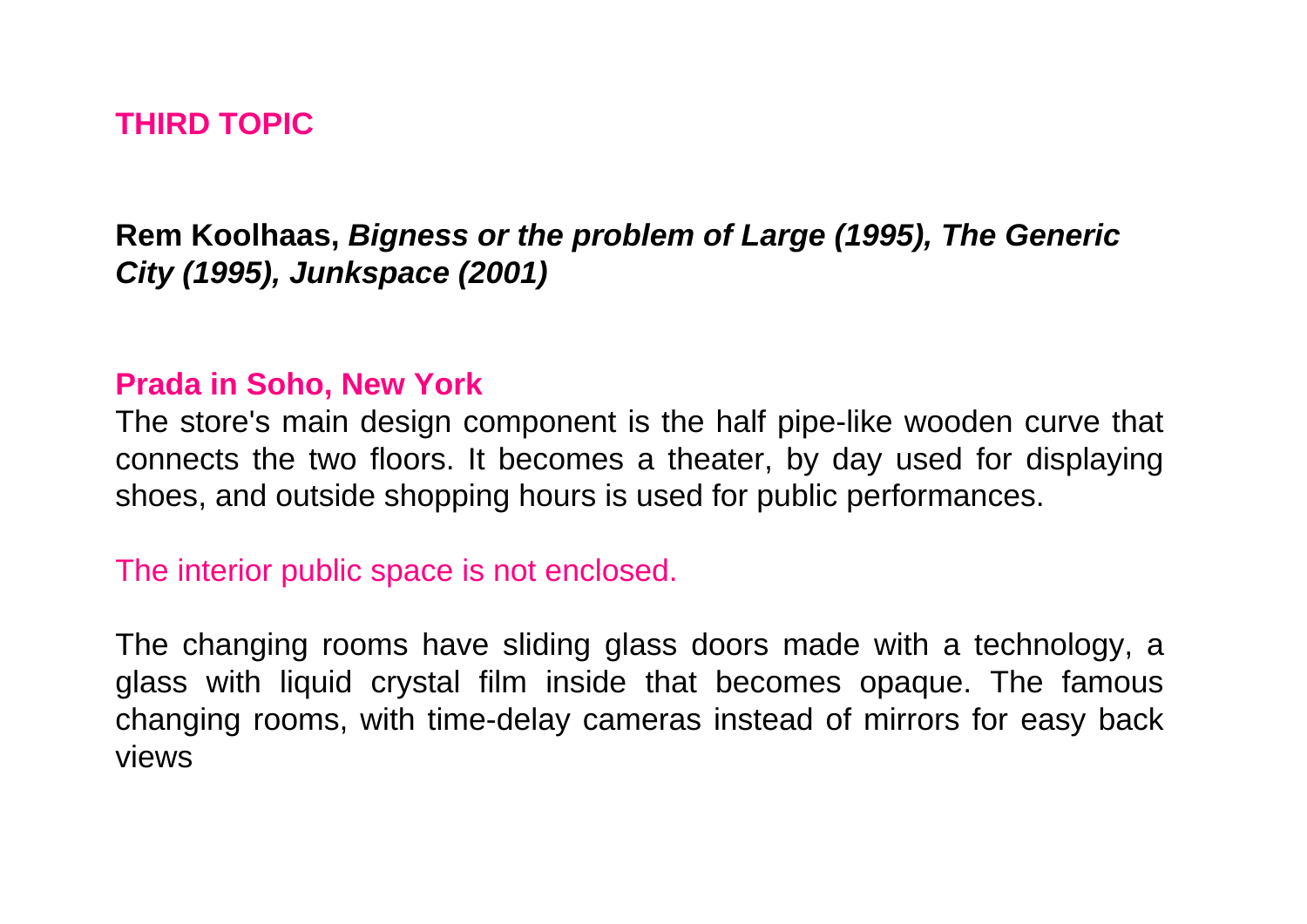**Chung C.J., Inaba J., Koolhaas R., Leong T. (edited by), The** *Harvard Design School Guide to Shopping***, Taschen, Colonia 2002**

# **Prada in Omotesando, Tokyo**

Prada flagship store in Tokyo: \$ 80 million, more than the \$ 50 million for the New York epicentre.

For Herzog a shop is nothing more or less than a shop; it is not an excuse to construct a new world order.

Sailboats for the America's cup and architecture are the two main objectives of the Prada marketing investment.

They banished the idea of the storefront as distinct from the interior and the architecture of the store.